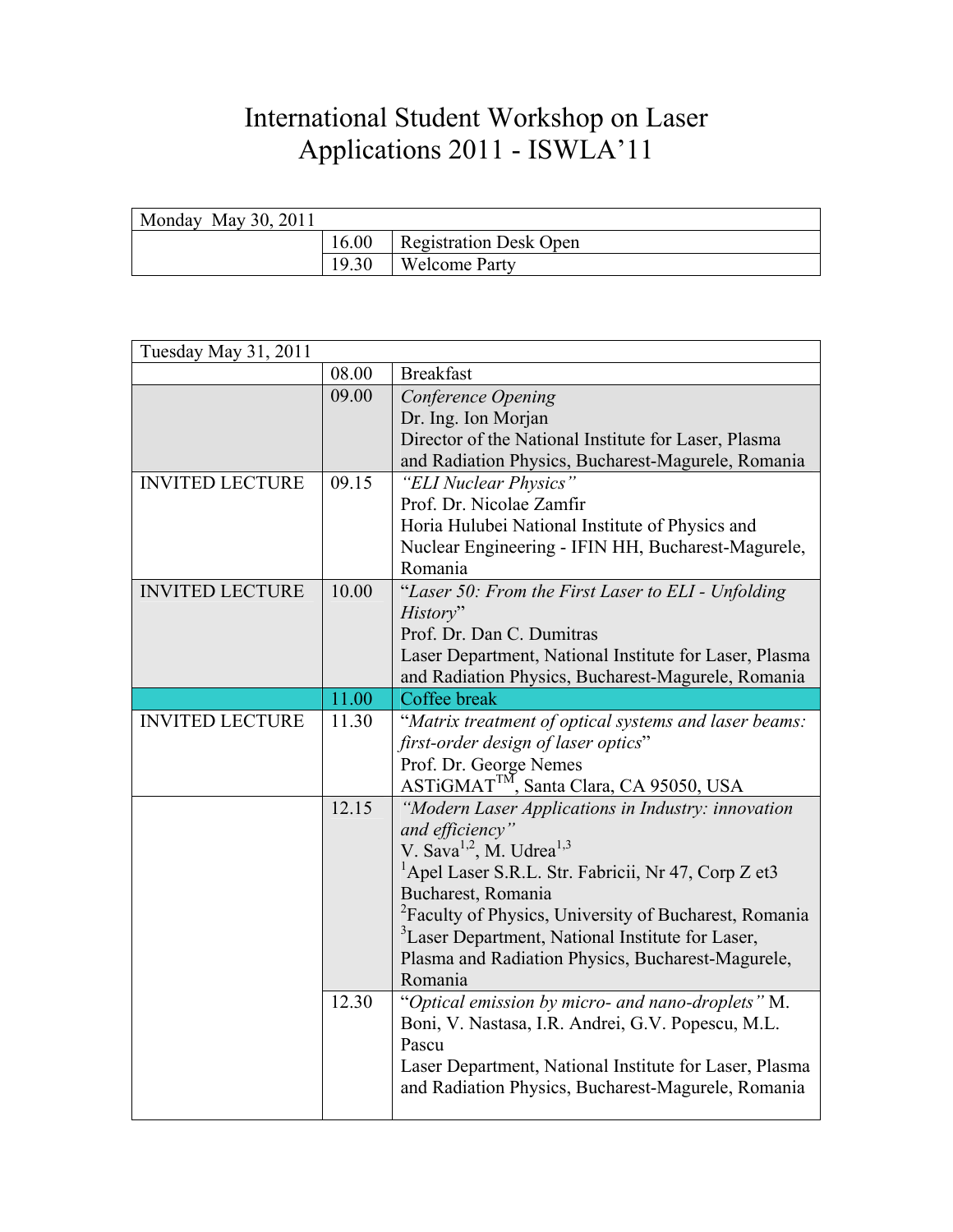|                        | 12.45 | "Stability properties of medicines solutions: spectral                                                   |
|------------------------|-------|----------------------------------------------------------------------------------------------------------|
|                        |       | evidence and wire like formation"                                                                        |
|                        |       | A. Militaru <sup>1</sup> , A. Smarandache <sup>1</sup> , L. Frunza <sup>2</sup> , J.M.                   |
|                        |       | Pages <sup>3</sup> , M.L. Pascu <sup>1</sup>                                                             |
|                        |       | <sup>1</sup> Laser Department, National Institute for Laser,                                             |
|                        |       | Plasma and Radiation Physics, Bucharest-Magurele,                                                        |
|                        |       | Romania                                                                                                  |
|                        |       | <sup>2</sup> National Institute of Material Physics, Magurele,                                           |
|                        |       | Romania                                                                                                  |
|                        |       | <sup>3</sup> UMR-MD1, Faculté de Pharmacie, Université                                                   |
|                        |       | Méditerranée, IFR88, Marseille, France                                                                   |
|                        | 13.00 | Lunch                                                                                                    |
| <b>INVITED LECTURE</b> |       |                                                                                                          |
|                        | 14.30 | "Photophysical studies on amino acids and proteins"<br>oxidation"                                        |
|                        |       |                                                                                                          |
|                        |       | A. Staicu <sup>1</sup> , M. Enescu <sup>2</sup> , A. Pascu <sup>1</sup> , S. Foley <sup>2</sup> , M.     |
|                        |       | Boni <sup>1</sup> , M.L. Pascu <sup>1</sup>                                                              |
|                        |       | <sup>1</sup> Laser Department, National Institute for Laser,                                             |
|                        |       | Plasma and Radiation Physics, Bucharest-Magurele,                                                        |
|                        |       | Romania                                                                                                  |
|                        |       | <sup>2</sup> Laboratoire de Chimie Physique et Rayonnement                                               |
|                        |       | Alain Chambaudet UMR EA, Université de Franche-                                                          |
|                        |       | Comté, 16 Route de Gray, 25030, Besancon, France                                                         |
|                        | 15.00 | "IR Stimulated Raman-Spectroscopy for Advanced                                                           |
|                        |       | Gear-Oil Analysis"                                                                                       |
|                        |       | D. G. Dorigo, B. R. Wiesent, Ö. Şimşek, G. Pérez, C.                                                     |
|                        |       | Ana, A. W. Koch                                                                                          |
|                        |       | Institute for Measurement Systems and Sensor                                                             |
|                        |       | Technology, Technische Universität München,                                                              |
|                        |       | There signstr. $90 / N5$ , D-80333, Munich                                                               |
|                        | 15.15 | "Experimental control of the LFF frequency by                                                            |
|                        |       | current modulation in a semiconductor laser with                                                         |
|                        |       | optical feedback"                                                                                        |
|                        |       | I.R. Andrei <sup>1</sup> , C.M. Ticos <sup>1</sup> , M. Bulinski <sup>2</sup> , M. L. Pascu <sup>1</sup> |
|                        |       | <sup>1</sup> Laser Department, National Institute for Laser,                                             |
|                        |       | Plasma and Radiation Physics, Bucharest-Magurele,                                                        |
|                        |       | Romania                                                                                                  |
|                        |       | <sup>2</sup> Faculty of Physics, University of Bucharest, Romania                                        |
|                        | 15.30 | "Thermal and microstructural analysis of some hybrid                                                     |
|                        |       |                                                                                                          |
|                        |       | metal-organic complex materials and thin films<br>deposition by MAPLE"                                   |
|                        |       | C. Constantinescu                                                                                        |
|                        |       |                                                                                                          |
|                        |       | Laser Department, National Institute for Laser, Plasma                                                   |
|                        |       | and Radiation Physics, Bucharest-Magurele, Romania                                                       |
|                        |       |                                                                                                          |
|                        |       |                                                                                                          |
|                        |       |                                                                                                          |
|                        |       |                                                                                                          |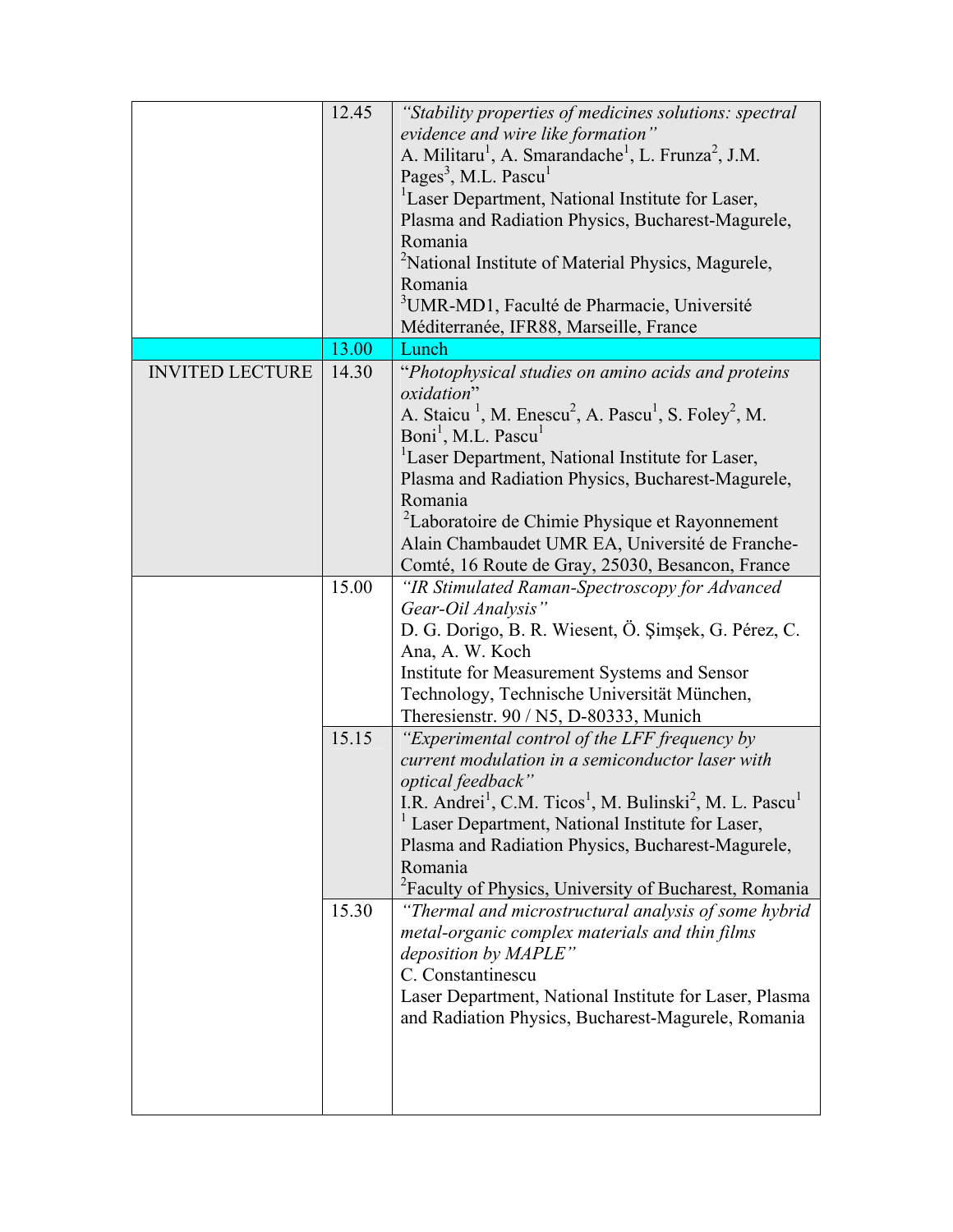|                        | 15.45 | "Molecular modifications of chlorpromazine prepared                                                   |
|------------------------|-------|-------------------------------------------------------------------------------------------------------|
|                        |       | as solution in micro-droplets form by exposure to                                                     |
|                        |       | laser radiation"                                                                                      |
|                        |       | V. Nastasa <sup>1</sup> , A. Militaru <sup>1</sup> , L. Amaral <sup>2</sup> , M.L. Pascu <sup>1</sup> |
|                        |       | <sup>1</sup> Laser Department, National Institute for Laser,                                          |
|                        |       |                                                                                                       |
|                        |       | Plasma and Radiation Physics, Bucharest-Magurele,                                                     |
|                        |       | Romania                                                                                               |
|                        |       | <sup>2</sup> Unit of Mycobacteriology and 2UPMM, Instituto de                                         |
|                        |       | Higiene e Medicina Tropical, Universidade Nova de                                                     |
|                        |       | Lisboa, Lisbon, Portugal                                                                              |
|                        | 16.00 | <b>Coffee Break</b>                                                                                   |
| <b>INVITED LECTURE</b> | 16.30 | "The nanoparticles synthesis by laser pyrolysis"                                                      |
|                        |       | Catalin Luculescu                                                                                     |
|                        |       | Laser Department, National Institute for Laser, Plasma                                                |
|                        |       | and Radiation Physics, Bucharest-Magurele, Romania                                                    |
|                        | 17.00 | "3D Micro-target Engineering for Laser-Matter                                                         |
|                        |       | <b>Interaction Studies</b> "                                                                          |
|                        |       | F. Jipa, M. Zamfirescu, D. Ursescu, R. Dabu                                                           |
|                        |       | Laser Department, National Institute for Laser, Plasma                                                |
|                        |       | and Radiation Physics, Bucharest-Magurele, Romania                                                    |
|                        |       |                                                                                                       |
|                        | 17.15 | "Transient analysis of a $V$ system with incoherent                                                   |
|                        |       | pumping and spontaneously generated coherence"                                                        |
|                        |       | O. Budriga                                                                                            |
|                        |       | Laser Department, National Institute for Laser, Plasma                                                |
|                        |       | and Radiation Physics, Bucharest-Magurele, Romania                                                    |
|                        | 17.30 | "Reconfigurable soliton waveguides recorded with                                                      |
|                        |       | blue laser diodes for light guiding at telecom                                                        |
|                        |       | wavelengths"                                                                                          |
|                        |       | S.T. Popescu <sup>1</sup> , A. Petris <sup>1</sup> , V.I. Vlad <sup>1</sup> , E. Fazio <sup>2</sup>   |
|                        |       | <sup>1</sup> Laser Department, National Institute for Laser,                                          |
|                        |       | Plasma and Radiation Physics, Bucharest-Magurele,                                                     |
|                        |       | Romania                                                                                               |
|                        |       | <sup>2</sup> University "La Sapienza" of Rome, Italy                                                  |
|                        | 17.45 | "Formation of 3D gratings by interferometric-mask                                                     |
|                        |       | method in LiNbO3: Fe crystals"                                                                        |
|                        |       | A. Badalyan, R. Hovsepyan, V. Mekhitaryan, P.                                                         |
|                        |       | Mantashyan, R. Drampyan                                                                               |
|                        |       | Institute for Physical Research, National Academy of                                                  |
|                        |       |                                                                                                       |
|                        |       | Sciences of Armenia, 0203, Ashtarak-2, Armenia                                                        |
|                        | 18.00 | "Computer controlled laser"                                                                           |
|                        |       | C. Chitu <sup>1, 2</sup> , R. Constantin Inpuscatu <sup>1</sup> , A. Vintila <sup>1</sup>             |
|                        |       | <sup>1</sup> Energetic High School, Grivitei Street, No. 1,                                           |
|                        |       | 105600, Campina, Romania                                                                              |
|                        |       | <sup>2</sup> University of Bucharest, Faculty of Physics,                                             |
|                        |       | Atomistilor Street, Magurele, Romania                                                                 |
|                        | 18.15 | Free time                                                                                             |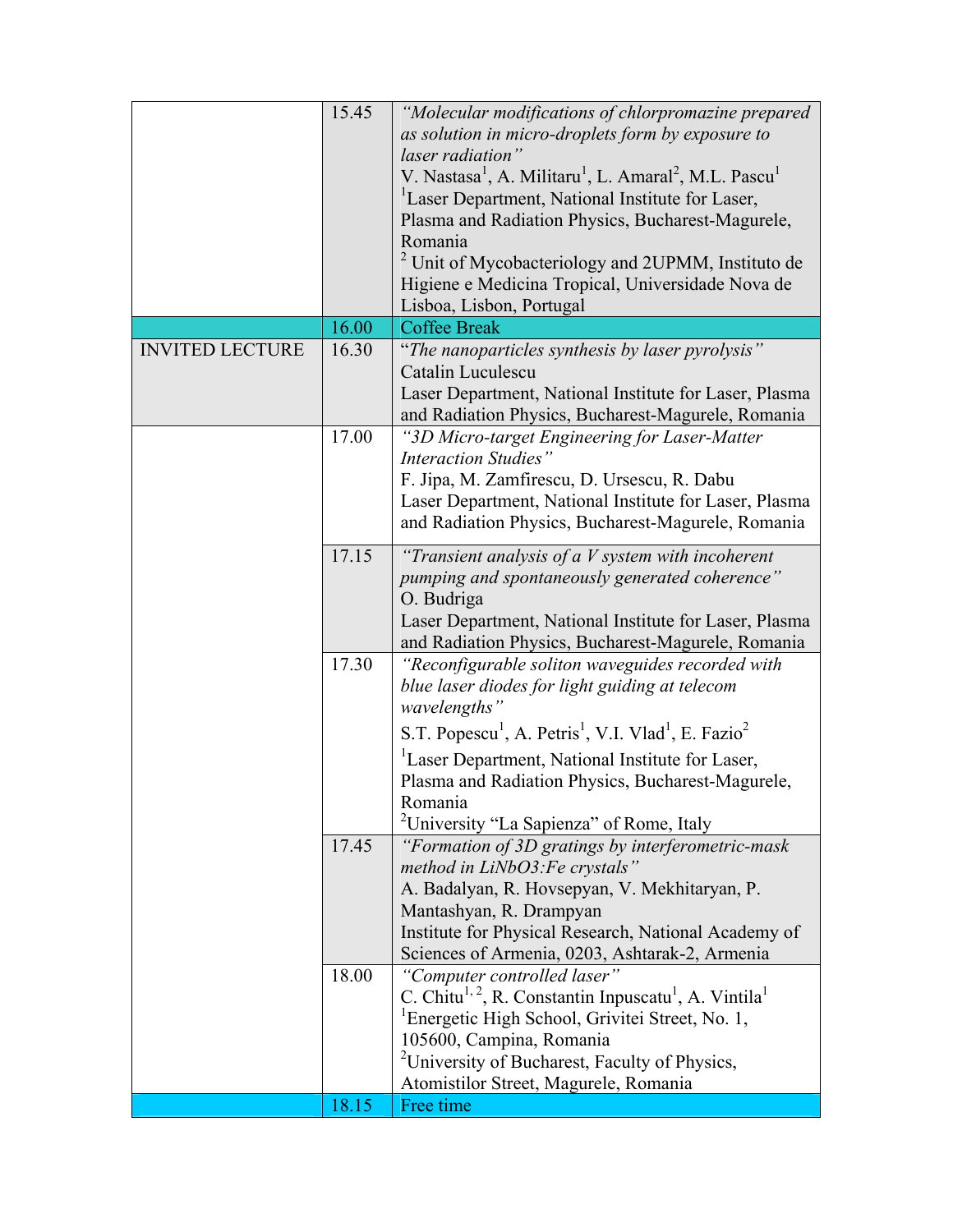| 19.00 | Jinner                                |
|-------|---------------------------------------|
| 20.30 | BONE FIRE(folk music and boiled wine) |
|       | <b>KARAOKE</b>                        |

| Wednesday June $1st$ , 2011 |       |                                                                                                                                                                                                                                                                                                                                                                                                                                                                            |
|-----------------------------|-------|----------------------------------------------------------------------------------------------------------------------------------------------------------------------------------------------------------------------------------------------------------------------------------------------------------------------------------------------------------------------------------------------------------------------------------------------------------------------------|
|                             | 08.00 | <b>Breakfast</b>                                                                                                                                                                                                                                                                                                                                                                                                                                                           |
| <b>INVITED LECTURE</b>      | 09.00 | "Modification of molecular structures in liquid phase<br>by interaction with laser beams"<br>Prof. Dr. Mihai Lucian Pascu<br>Laser Department, National Institute for Laser, Plasma<br>and Radiation Physics, Bucharest-Magurele, Romania                                                                                                                                                                                                                                  |
|                             | 09.45 | "Imaging C. Elegans embryogenesis by Third<br>Harmonic Generation microscopy"<br>G. J. Tserevelakis, G. Filippidis, E. M. Megalou, A. J.<br>Krmpot, M. Vlachos, C. Fotakis, N. Tavernarakis<br><sup>1</sup> Foundation for Research and Technology - Hellas,<br>Institute of Electronic Structure and Laser, N. Plastira<br>100, P.O. Box 1385, 71110 Heraklion, Greece<br><sup>2</sup> Physics Department, University of Crete, P.O. Box<br>2208, 71409 Heraklion, Greece |
|                             | 10.00 | "Dynamic and static measurements of oxygenation<br>and blood volume by Diffuse Optical Tomography<br>$(DOT)$ "<br>M. Patachia <sup>1,2</sup> , D.C.A. Dutu <sup>1</sup> , S. Banita <sup>1</sup> , R. Cernat <sup>1</sup> ,<br>D.C. Dumitras <sup>1</sup><br><sup>1</sup> Laser Department, National Institute for Laser,<br>Plasma and Radiation Physics, Bucharest-Magurele,<br>Romania<br><sup>2</sup> Faculty of Physics, University of Bucharest, Romania             |
|                             | 10.15 | "The effect of substrate roughness and chemistry on<br>the cellular response"<br>Ch. Simitzi, M. Barberoglou, A. Ranella, C. Fotakis, I.<br>Athanassakis, E. Stratakis<br><sup>1</sup> Foundation for Research and Technology - Hellas,<br>Institute of Electronic Structure and Laser, N. Plastira<br>100, P.O. Box 1385, 71110 Heraklion, Greece<br><sup>2</sup> Physics Department, University of Crete, P.O. Box<br>2208, 71409 Heraklion, Greece                      |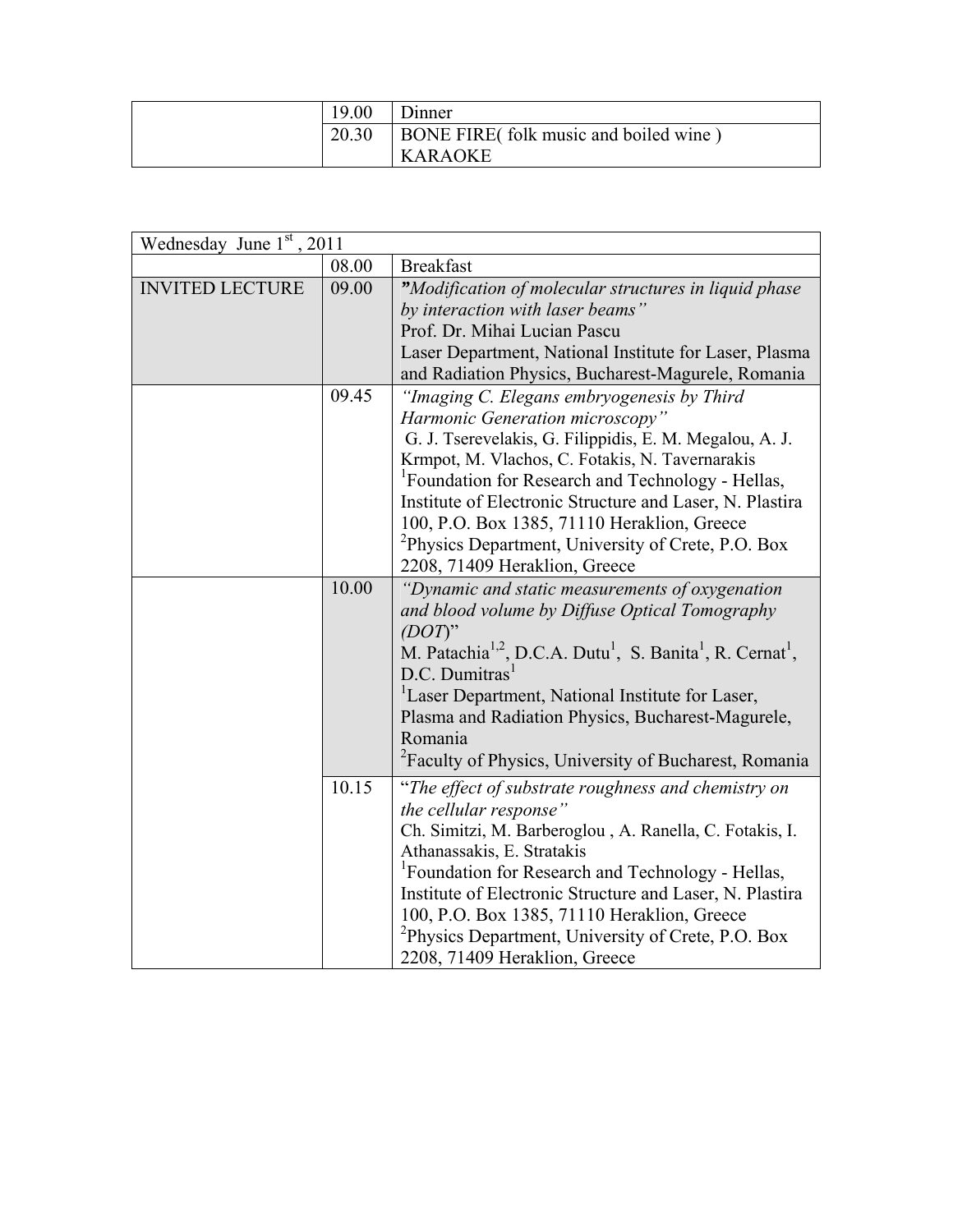|                        | 10.30<br>10.45 | "Laser ablation in the ENT surgery"<br>M. Petrus <sup>1</sup> , D.C. Dumitras <sup>1</sup> , C. Sarafoleanu <sup>2</sup> , C.<br>Manea <sup>2</sup> , C. Iosif <sup>2</sup> , E.M. Carstea <sup>3</sup> , D.C.A. Dutu <sup>1</sup><br><sup>1</sup> Laser Department, National Institute for Laser,<br>Plasma and Radiation Physics, Bucharest-Magurele,<br>Romania<br><sup>2</sup> St. Maria Hospital, Bucharest, Romania<br><sup>3</sup> National Institute of R&D Optoelectronics INOE<br>2000<br>"Analysis of ethylene and ammonia as biomarkers for                                                                                                                                                                                                                                                          |
|------------------------|----------------|------------------------------------------------------------------------------------------------------------------------------------------------------------------------------------------------------------------------------------------------------------------------------------------------------------------------------------------------------------------------------------------------------------------------------------------------------------------------------------------------------------------------------------------------------------------------------------------------------------------------------------------------------------------------------------------------------------------------------------------------------------------------------------------------------------------|
|                        |                | patients with renal failure"<br>C. Popa <sup>1,2</sup> , A.M. Bratu <sup>1</sup> , D.C.A. Dutu <sup>1</sup> , C. Matei, S.<br>Banita <sup>1</sup> , and D.C. Dumitras <sup>1</sup><br><sup>1</sup> Laser Department, National Institute for Laser,<br>Plasma and Radiation Physics, Bucharest-Magurele,<br>Romania<br><sup>2</sup> Faculty of Physics, University of Bucharest, Romania                                                                                                                                                                                                                                                                                                                                                                                                                          |
|                        | 11.00          | Coffee break                                                                                                                                                                                                                                                                                                                                                                                                                                                                                                                                                                                                                                                                                                                                                                                                     |
| <b>INVITED LECTURE</b> | 11.30          | "From scientific research to industrial production $-a$<br>few examples in surface engineering"<br>C. Ruset <sup>1</sup> , E. Grigore <sup>1</sup> , I. Munteanu <sup>1</sup> , N. Budica <sup>1</sup> , I.<br>Cernica <sup>1</sup> , H. Maier <sup>2</sup> , R. Neu <sup>2</sup> , G. Matthews <sup>3</sup> , D.<br>Heinen <sup>4</sup> , S. Bausch <sup>4</sup> , V. Zoita <sup>1,5</sup><br><sup>1</sup> Laser Department, National Institute for Laser,<br>Plasma and Radiation Physics, Bucharest-Magurele,<br>Romania<br><sup>2</sup> Max-Planck Institut für Plasmaphysik, Euratom<br>Association, 85748 Garching, Germany<br><sup>3</sup> Culham Centre for Fusion Energy, Euratom<br>Association, Abingdon, UK<br><sup>4</sup> Fraunhofer Institute for Production Technology,<br>52074 Aachen, Germany |
|                        | 12.15          | "Enhanced carrier trapping efficiency in ZnO/Si<br>micro-cones"<br>E. Magoulakis <sup>1,2</sup> , E. L. Papadopoulou <sup>1</sup> , E. Stratakis <sup>1</sup> ,<br>C. Fotakis <sup>1,2</sup> , P. A. Loukakos <sup>1</sup><br><sup>1</sup> Foundation for Research and Technology - Hellas,<br>Institute of Electronic Structure and Laser, N. Plastira<br>100, P.O. Box 1385, 71110 Heraklion, Greece<br><sup>2</sup> Physics department, University of Crete, P.O. Box<br>2208, 71409 Heraklion, Greece                                                                                                                                                                                                                                                                                                        |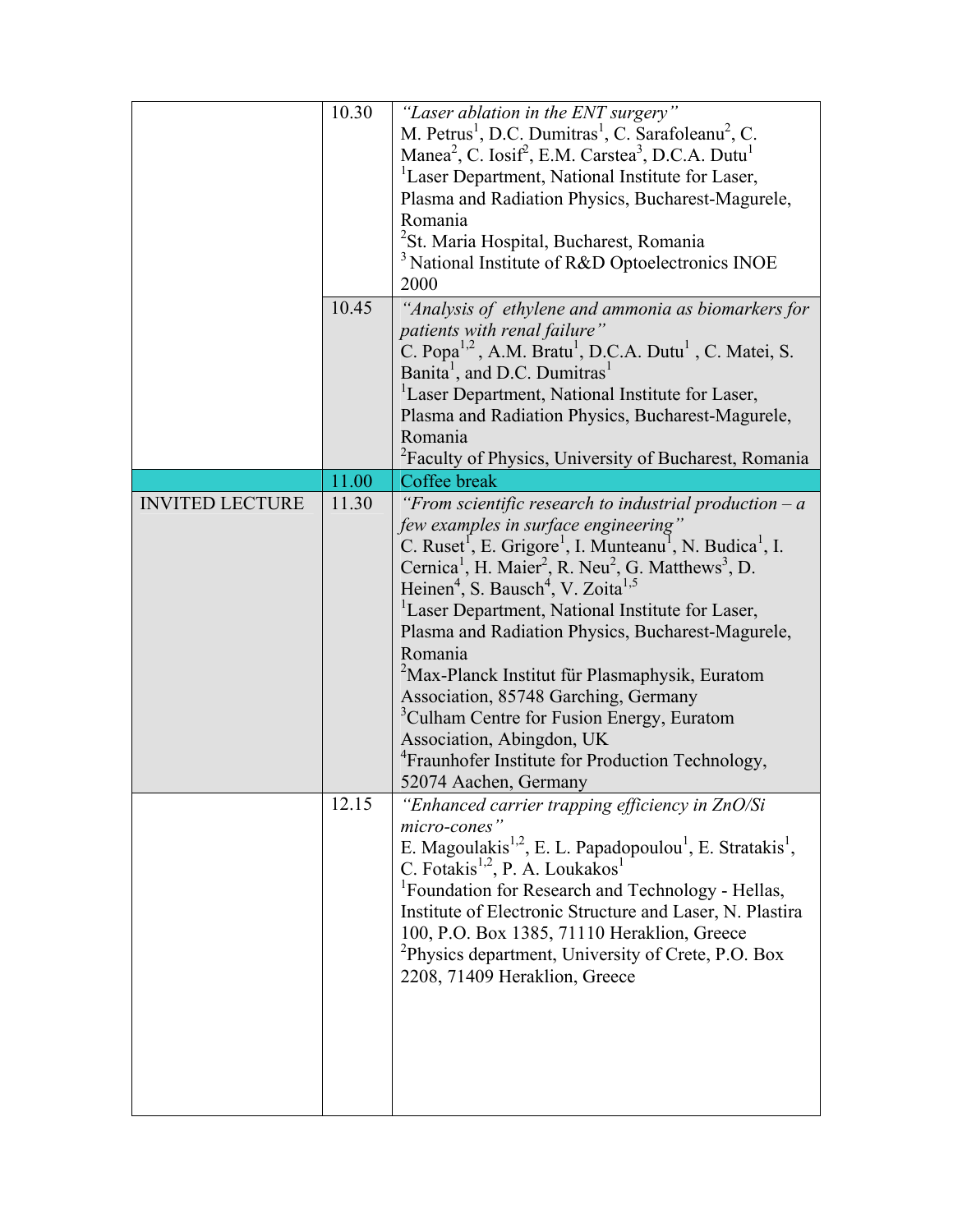| 12.30<br>12.45 | "Functional Protein Microarrays: toward a system<br>view of the plant cell"<br>G. Popescu <sup>1</sup> , S. Popescu <sup>2</sup><br><sup>1</sup> Laser Department, National Institute for Laser,<br>Plasma and Radiation Physics, Bucharest-Magurele,<br>Romania<br><sup>2</sup> Boyce Thompson Institute for Plant Research, One<br>Tower Road, Ithaca 14853, NY, USA<br>"Studies of the spectral properties of Phenothiazines"<br>A. Smarandache <sup>1</sup> , A. Militaru <sup>1</sup> , V. Nastasa <sup>1</sup> , J.<br>Kristiansen <sup>2</sup> and M.L. Pascu <sup>1</sup><br><sup>1</sup> Laser Department, National Institute for Laser,<br>Plasma and Radiation Physics, Bucharest-Magurele,<br>Romania |
|----------------|-------------------------------------------------------------------------------------------------------------------------------------------------------------------------------------------------------------------------------------------------------------------------------------------------------------------------------------------------------------------------------------------------------------------------------------------------------------------------------------------------------------------------------------------------------------------------------------------------------------------------------------------------------------------------------------------------------------------|
|                | <sup>2</sup> Department of Clinical Microbiology, Sønderborg<br>Sygehus, County of Sønderjylland, 6400-DK,<br>Denmark                                                                                                                                                                                                                                                                                                                                                                                                                                                                                                                                                                                             |
| 13.00          | Lunch                                                                                                                                                                                                                                                                                                                                                                                                                                                                                                                                                                                                                                                                                                             |
| 14.30          | "Beyond structural imaging – cornea examination<br>using combined air-puff tonometery and OCT system<br>with swept source laser"<br>K. Karnowski <sup>1</sup> , D.A. Caneiro <sup>1</sup> , B. Kaluzny <sup>2</sup> , M.<br>Szkulmowski <sup>1</sup> , A. Kowalczyk <sup>1</sup> , M. Wojtkowsk <sup>1</sup><br><sup>1</sup> Institute of Physics, Nicolaus Copernicus University,<br>ul. Grudziadzka 5, PL-87 100 Torun, Poland<br><sup>2</sup> Dept of Ophthalmology, Collegium Medicum UMK,<br>Bydgoszcz, Poland                                                                                                                                                                                               |
| 14.45          | "Broadband blue light in OCT"<br>S. Kolenderska <sup>1</sup> , M. Wojtkowski <sup>1</sup><br><sup>1</sup> Department of Physics, Nicolaus Copernicus<br>University, Torun, 87-100, Torun, Poland                                                                                                                                                                                                                                                                                                                                                                                                                                                                                                                  |
| 15.00          | "Removal of Interfering Gases in LPAS Breath<br><b>Biomarker Concentration Measurements</b><br>A.M. Bratu, C. Popa, C. Matei, S. Banita, D.C.<br>Dumitras<br>Laser Department, National Institute for Laser, Plasma<br>and Radiation Physics, Bucharest-Magurele, Romania                                                                                                                                                                                                                                                                                                                                                                                                                                         |
| 15.15          | "Principles and methods of imaging in biomedicine"<br>C. Matei<br>Laser Department, National Institute for Laser, Plasma<br>and Radiation Physics, Bucharest-Magurele, Romania                                                                                                                                                                                                                                                                                                                                                                                                                                                                                                                                    |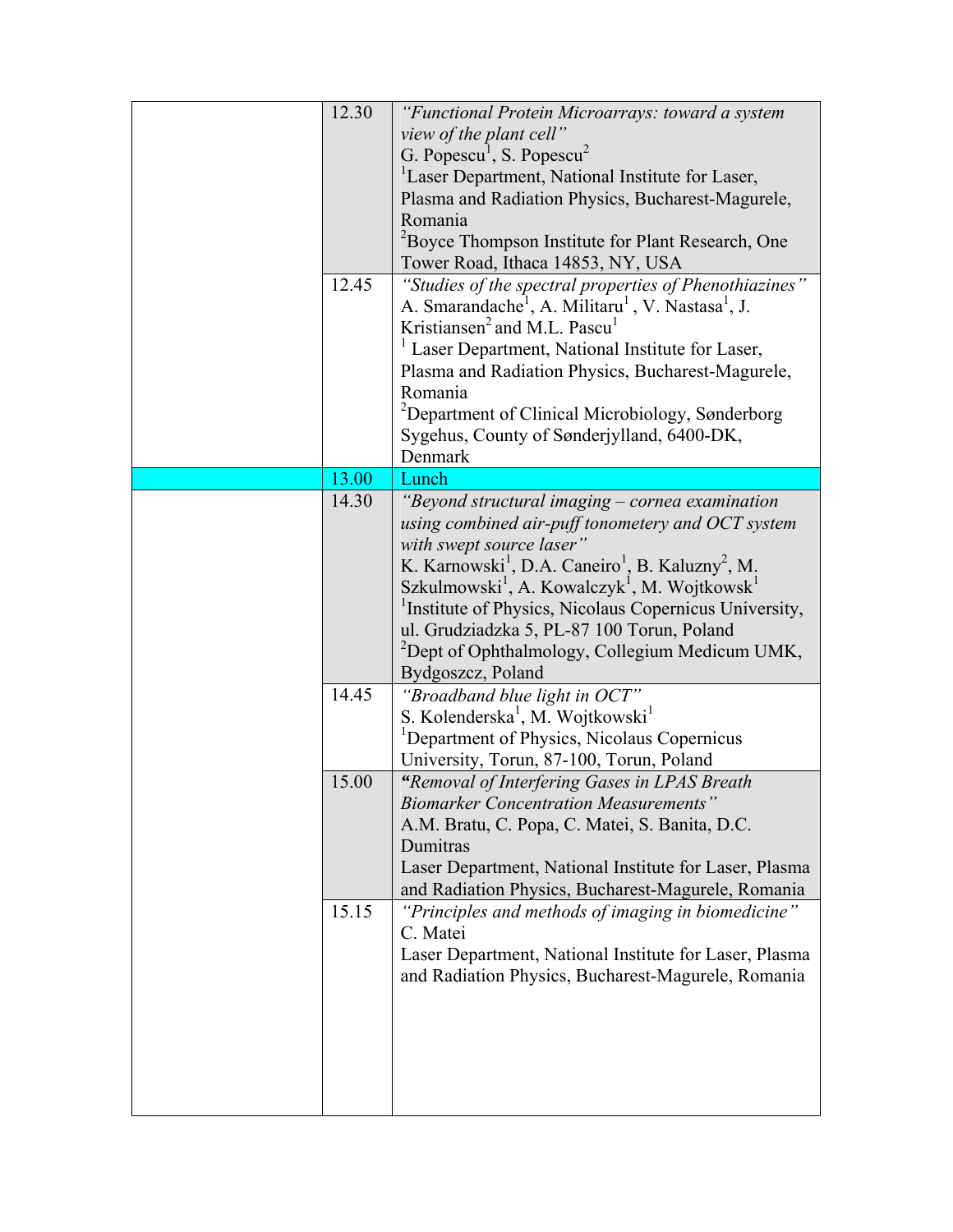| 15.30 | "Ethylene concentration measurement at fruits using<br>LPAS"<br>S. Banita <sup>1,2</sup> , D.C.A. Dutu <sup>1</sup> , C. Matei <sup>1</sup> , A.M. Bratu <sup>1</sup> , M.<br>Petrus <sup>1</sup> , C. Achim <sup>1</sup> , M. Patachia <sup>1</sup> , D.C. Dumitras <sup>1</sup><br><sup>1</sup> Laser Department, National Institute for Laser,<br>Plasma and Radiation Physics, Bucharest-Magurele,<br>Romania |
|-------|-------------------------------------------------------------------------------------------------------------------------------------------------------------------------------------------------------------------------------------------------------------------------------------------------------------------------------------------------------------------------------------------------------------------|
|       | <sup>2</sup> Faculty of Applied Sciences, University Politehnica<br>Bucharest, Romania.                                                                                                                                                                                                                                                                                                                           |
| 15.45 | "Research concerning the interaction between pulsed<br>laser radiation and urological stones"<br>R.F. Stancu, D. Dvornikov, B. Comanescu, M.<br>Serbanescu<br>Optoelectronica-2001 SA, 077125 Magurele, Ilfov,<br>Romania                                                                                                                                                                                         |
| 16.00 | <b>Coffee Break</b>                                                                                                                                                                                                                                                                                                                                                                                               |
| 16.30 | POSTER SESSION                                                                                                                                                                                                                                                                                                                                                                                                    |
| 18.00 | Free time                                                                                                                                                                                                                                                                                                                                                                                                         |
| 19.00 | Dinner                                                                                                                                                                                                                                                                                                                                                                                                            |
| 20.30 | <b>FOLK MUSIC RECITAL</b>                                                                                                                                                                                                                                                                                                                                                                                         |

| Thursday June $2nd$<br>, 2011 |       |                                                                                                       |
|-------------------------------|-------|-------------------------------------------------------------------------------------------------------|
|                               | 08.00 | <b>Breakfast</b>                                                                                      |
|                               | 09.00 | "Method for measuring the effective pulse duration                                                    |
|                               |       | of nanosecond laser pulses"                                                                           |
|                               |       | L. Neagu <sup>1</sup> , L. Rusen <sup>1</sup> , A. Zorilă <sup>1</sup> , A. Stratan <sup>1</sup> , G. |
|                               |       | Nemes $^{1,2}$                                                                                        |
|                               |       | Laser Department, National Institute for Laser,                                                       |
|                               |       | Plasma and Radiation Physics, Bucharest-Magurele,                                                     |
|                               |       | Romania                                                                                               |
|                               |       | <sup>2</sup> ASTiGMAT <sup>TM</sup> , Santa Clara, CA 95050, USA                                      |
|                               | 09.15 | "Experimental study of femtosecond laser-induced                                                      |
|                               |       | periodic surface structures on metals"                                                                |
|                               |       | C. Radu <sup>1</sup> , A. Dinescu <sup>2</sup> , M. Zamfirescu <sup>1,2</sup>                         |
|                               |       | <sup>1</sup> Laser Department, National Institute for Laser,                                          |
|                               |       | Plasma and Radiation Physics, Bucharest-Magurele,                                                     |
|                               |       | Romania                                                                                               |
|                               |       | <sup>2</sup> National Institute for Research and Development in                                       |
|                               |       | Microtechnology, Str. Erou Iancu Nicolae 126A,                                                        |
|                               |       | 077190 Bucharest, Romania                                                                             |
|                               |       |                                                                                                       |
|                               |       |                                                                                                       |
|                               |       |                                                                                                       |
|                               |       |                                                                                                       |
|                               |       |                                                                                                       |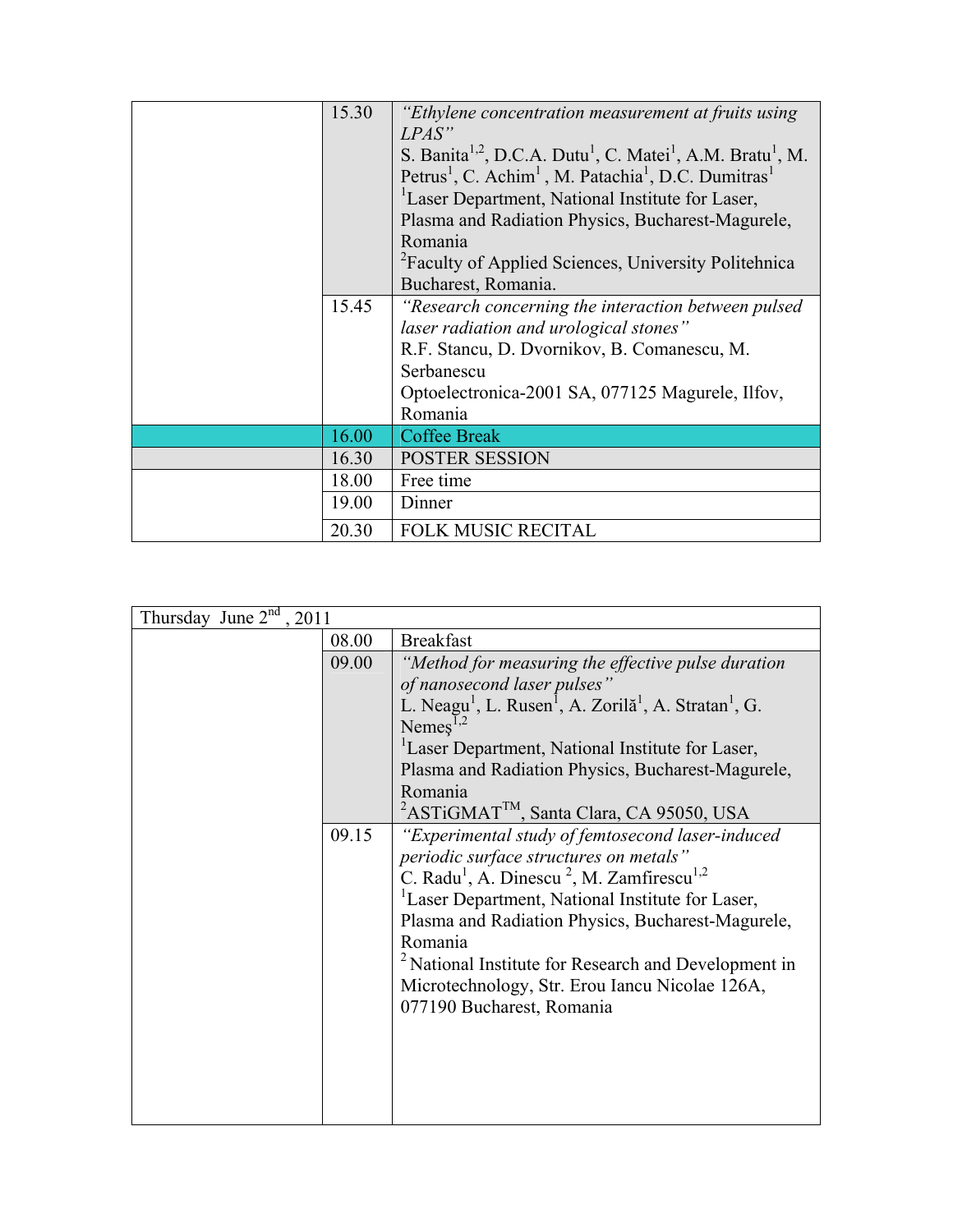|                        | 9.30  | "Effective area measurement of real laser beams"<br>L. Rusen <sup>1</sup> , A. Zorila <sup>1</sup> , L. Neagu <sup>1</sup> , A. Stratan <sup>1</sup> , G.<br>Nemes $^{1,2}$<br><sup>1</sup> Laser Department, National Institute for Laser,<br>Plasma and Radiation Physics, Bucharest-Magurele,<br>Romania<br><sup>2</sup> ASTIGMAT <sup>TM</sup> , Santa Clara, CA 95050, USA |
|------------------------|-------|---------------------------------------------------------------------------------------------------------------------------------------------------------------------------------------------------------------------------------------------------------------------------------------------------------------------------------------------------------------------------------|
|                        | 9.45  | "Development of a high power transverse diode<br>pumped Nd: YAG rod module"<br>B. Oreshkov, A. Gaydardzhiev, I. Buchvarov, A.<br>Trifonov<br>Department of Physics, Sofia University, 5 James<br>Bourchier Blvd., BG-1164 Sofia, Bulgaria                                                                                                                                       |
|                        | 10.00 | " $\chi^{(2)}$ -Lens Mode-Locking of Diode-Pumped Nd-doped<br>Vanadate Lasers"<br>V. Aleksandrov, H. Iliev and I. Buchvarov<br>Department of Physics, University of Sofia, 5 James<br>Bourchier Boulevard, BG-1164 Sofia, Bulgaria                                                                                                                                              |
| <b>INVITED LECTURE</b> | 10.15 | "Professional Associations: benefits and<br>responsibilities"<br>Dr. Clementina Timus<br>Laser Department, National Institute for Laser, Plasma<br>and Radiation Physics, Bucharest-Magurele, Romania                                                                                                                                                                           |
|                        | 11.00 | Coffee break                                                                                                                                                                                                                                                                                                                                                                    |
|                        |       |                                                                                                                                                                                                                                                                                                                                                                                 |
| <b>INVITED LECTURE</b> | 11.30 | "THz wave photonics and applications to biology and<br>chemistry"<br>Prof. Dr. Traian Dascalu<br>National Institute for Laser, Plasma and Radiation<br>Physics, Bucharest-Magurele, Romania                                                                                                                                                                                     |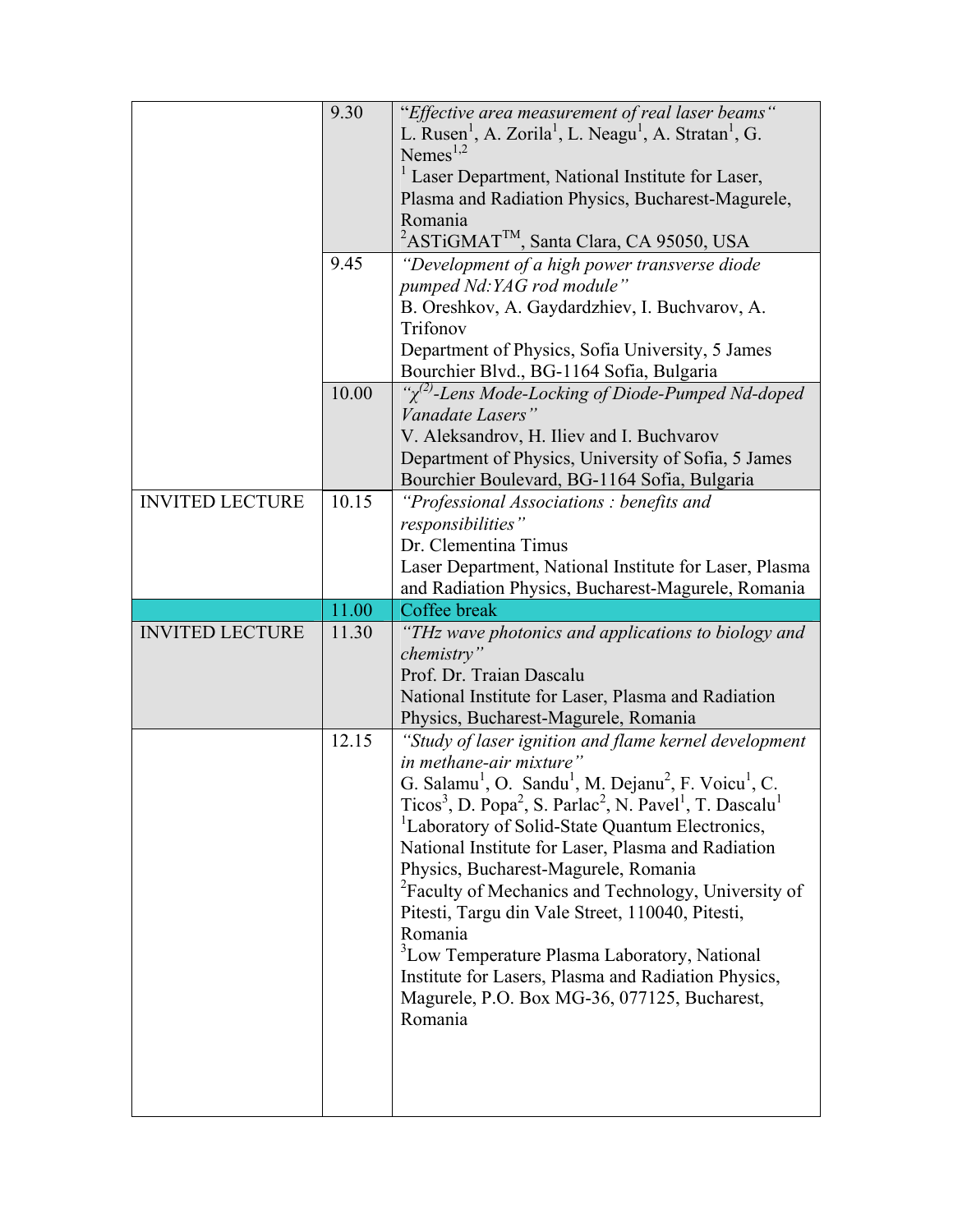| 12.30 | "Sub-nanosecond, tunable between $\frac{3}{3}$ $\mu$ m and $\frac{3}{5}$ $\mu$ m<br>OPO based on PPSLT, pumped by 0.5 kHz Nd:YAG<br>laser"<br>D. Chuchumishev <sup>1</sup> , I. Buchvarov <sup>1</sup> , A. Gaydardzhiev <sup>1</sup> ,<br>A. Trifonov <sup>1</sup> , O. Sandu <sup>2</sup> , G. Salamu <sup>2</sup><br><sup>1</sup> Department of Physics, Sofia University, 5 James<br>Bourchier Blvd., BG-1164, Sofia, Bulgaria<br><sup>2</sup> National Institute for Laser, Plasma and Radiation |
|-------|-------------------------------------------------------------------------------------------------------------------------------------------------------------------------------------------------------------------------------------------------------------------------------------------------------------------------------------------------------------------------------------------------------------------------------------------------------------------------------------------------------|
|       | Physics, Bucharest-Magurele, Romania                                                                                                                                                                                                                                                                                                                                                                                                                                                                  |
| 12.45 | "Finite-Difference Time-Domain Method (FDTD)                                                                                                                                                                                                                                                                                                                                                                                                                                                          |
|       | used to Simulate Micro-ring Resonator for Student                                                                                                                                                                                                                                                                                                                                                                                                                                                     |
|       | Applications"                                                                                                                                                                                                                                                                                                                                                                                                                                                                                         |
|       | A. Fazacas <sup>1</sup> , P. Sterian, <sup>2</sup>                                                                                                                                                                                                                                                                                                                                                                                                                                                    |
|       | <sup>1</sup> M.Sc. at University Politehnica, Bucharest, 060811,                                                                                                                                                                                                                                                                                                                                                                                                                                      |
|       | Bucharest, Romania                                                                                                                                                                                                                                                                                                                                                                                                                                                                                    |
|       | <sup>2</sup> Prof. at Department Physics II, University                                                                                                                                                                                                                                                                                                                                                                                                                                               |
|       | Politehnica, Bucharest, 060811, Bucharest, Romania                                                                                                                                                                                                                                                                                                                                                                                                                                                    |
| 13.00 | Lunch                                                                                                                                                                                                                                                                                                                                                                                                                                                                                                 |
| 14.00 | Trip                                                                                                                                                                                                                                                                                                                                                                                                                                                                                                  |
| 19.00 | Dinner                                                                                                                                                                                                                                                                                                                                                                                                                                                                                                |
| 20.30 | LIVE DISCO RECITAL                                                                                                                                                                                                                                                                                                                                                                                                                                                                                    |

| Friday June $3^{rd}$ , 2011 |       |                                                            |
|-----------------------------|-------|------------------------------------------------------------|
|                             | 08.00 | <b>Breakfast</b>                                           |
| <b>INVITED LECTURE</b>      | 09.00 | <i>"Structuring a scientific paper"</i> Prof. Dr. Jean-luc |
|                             |       | Doumond                                                    |
|                             |       | Principiae, Kapellelaan 103 1950 Kraainem, Belgium         |
|                             | 11.00 | Coffee break                                               |
| <b>INVITED LECTURE</b>      | 11.30 | "Structuring a scientific paper" Prof. Dr. Jean-luc        |
|                             |       | Doumond                                                    |
|                             |       | Principiae, Kapellelaan 103 1950 Kraainem, Belgium         |
|                             | 13.00 | Lunch                                                      |
| <b>INVITED LECTURE</b>      | 14.30 | "Progress at the Multi-PW ELI-NP laser facility in         |
|                             |       | Romania" Dr. Daniel Ursescu                                |
|                             |       | Laser Department National Institute for Lasers,            |
|                             |       | Plasma and Radiation Physics, Magurele, P.O. Box           |
|                             |       | MG-36, 077125, Bucharest, Romania                          |
|                             | 15.00 | "Online damage detection using scattered radiation of      |
|                             |       | the test beam"                                             |
|                             |       | A. Zorilă, S. Sandel, L. Rusen, L. Neagu, C. Fenic, A.     |
|                             |       | Stratan                                                    |
|                             |       | Laser Department, National Institute for Laser, Plasma     |
|                             |       | and Radiation Physics, Bucharest-Magurele, Romania         |
|                             |       |                                                            |